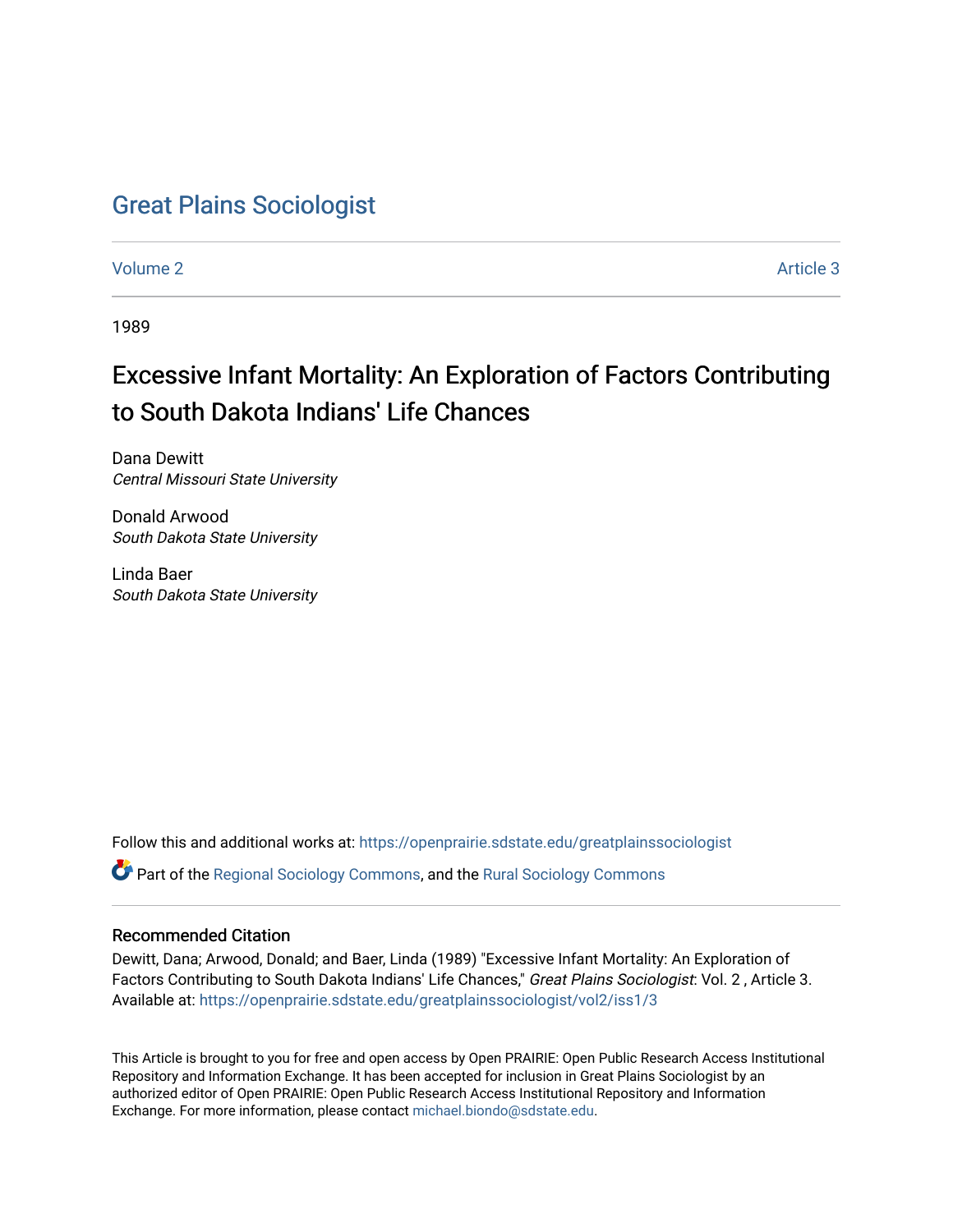EXCESSIVE INFANT HOBTALITY: AN EXPLORATION OF FACTORS CONTRIBUTING TO SOUTH DAKOTA INDIANS' LIFE CHANCES

> Dana Dewitt Central Missouri State University

> > Donald Arwood South Dakota State University

> > Linda Baer South Dakota State University

#### Introduction

The consequences of racial inequality are clearly delineated in an analysis of social indicators between racial groups. Among the more direct indicators of social inequality are infant and general mortality rates (Anderson, 1973:286). Indeed, "no cold statistic expresses more eloquently the difference between a society of sufficiency and a society of deprivation than the infant mortality rate" (Newland, 1981:5). Societies of deprivation that produce higher rates of infant mortality are characterized by low levels of education (Bertoli at al., 1984; Heoht and Outright, 1979), poor health care (Gortmaker, 1879), lower socioeconomic status (Fordyce, 1977), and other problematic environmental condi tions.

South Dakota is characterized by racial differences in infant mortality rates. Are these rates significantly different? If so, can the social conditions that are associated with high and low rates be distinguished? These are the general questions addressed by this research. Specifically, this research compares and contrasts pertinent vital statistics of the Native American population in South Dakota with the White population. The nature of differential life chances will also be examined.

The issue of infant mortality in the United States-has gained increased noto riety in recent years. This increased attention is due to two factors. The first deals with the realization that the infant mortality rate in the United States is loosing ground when compared with other countries. The United States' ranking among industrialized nations, in terms of infant mortality, has been consistently falling and has in fact dropped out of the top twenty lowest ratings in the world (Weeks, 1989: 170). Research has further demonstrated that in countries such as the United States, which contain heterogenous populations, certain groups exhibit significantly higher rates of infant mortality than others (Fordyce, 1977; Bertoli fit al., 1984; Shin, 1975; Johnson, 1987).

The second reason for increased attention is the realization that the discrepmcy among infant mortality rates among races still exists and in some cases is increasing. For instance, in 1930, the infant mortality rate (number of deaths for infants one year of age or less per thousand live births), was 84.6 for all races. In this same year the rate was 80.2 for Whites and 88.4 for Nonwhites. External and state your the rate has congreg whiless and congreg hoursmitted. thousand, but discrepancies still existed. The rate for Whites was 9.3 per thousand, while the rate for Black infants was 18.9. The infant mortality rate for Indians for this same period was 13.3 per thousand. So in 1980, Black infants were more than twice as likely than White infants to die in the first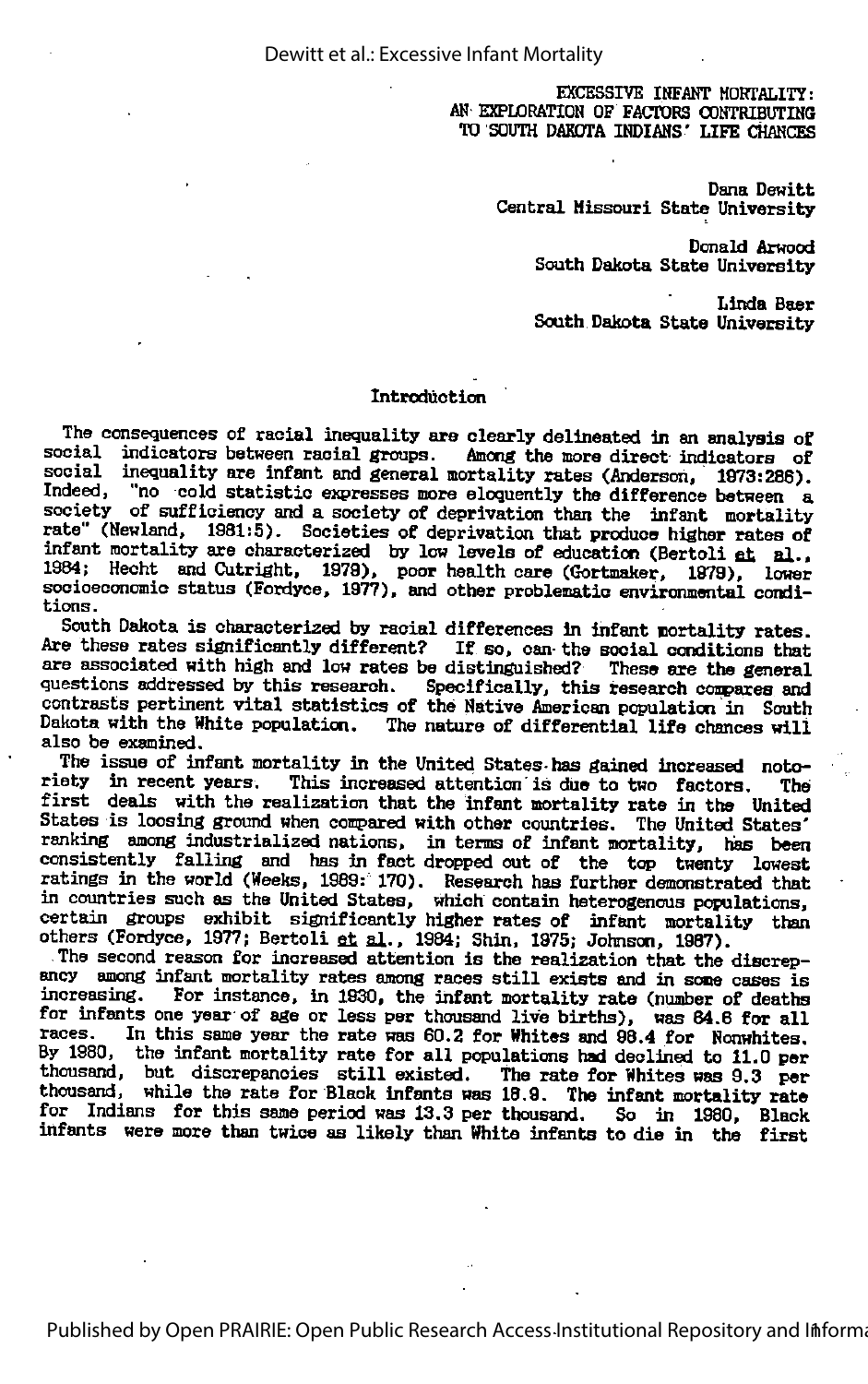#### Great Plains Sociologist, Vol. 2 [1989], Art. 3

year of life. Indeed, the relative racial difference in infant mortality had actually increased over time suggesting a greater disparity in negative factors associated with infant survival (Johnson, 1987: 228). What is the nature of these discrepancies in South Dakota? Are these discrepancies statistically significant? In terms of infant mortality, do American Indians in South Dakota have lower life chances than whites? This research looks for answers to these questions.

#### NATIVE AMERICANS AS A MINORITY GROUP

Much of the literature pertaining to inequality, social stratification, pover ty, and death rates use Black Americans as a main comparative group (Shin, 1975; Fordyce, 1977; Hecht and Outright, 1979). This is due mainly to the fact that Blacks are the largest racial group in the United States. However, other minority groups, such as Native Americans, have unique and sometimes greater problems related to social inequality (Bertoli et al., 1984). These issues are often lost when minority groups are viewed as homogenous.

As indicated, infant mortality rates in the United States are not the same for all racial groups, nor are they the same for subgroups within the same racial population. For instance, infant mortality among Indians varies dramatically depending upon the Indian Health Service Area in which an individual resides. According to the U.S. Congress, Office of Technology Assessment (1986), the infant mortality rate among the twelve Indian Health Service areas for 1981 varied from a low of 8.9 per thousand for the Oklahoma City area to a high of  $21.9$  per thousand for the Aberdeen area. South Dakota is within the Aberdeen  $21.9$  per thousand for the Aberdeen area.<br>area.

Generally speaking, the infant mortality rate among Indians in South Dakota is deplorable. While the infant mortality rate for Whites in South Dakota is among the lowest in the nation, the rate for Indians is extremely high, even when compared with other minority groups. Tables One, Two, and Three profile the racial differences in the infant mortality rates for South Dakota from 1977 to 1987. Table One represents the general infant mortality rates. Table Two Table One represents the general infant mortality rates. Table Two represents the neonatal infant mortality rates." Finally, Table Three represents the postneonatal infant mortality rates. The 1987 South Dakota vital statistics figures show that infant mortality rates for Whites were 7.9 per thousand and 2.8 for all 2.8 for 21.2 for Indians. Neonatal deaths for Whites were 4.6 per thousand and 7.6 for<br>Indians. Postneonatal rate was 3.3 per thousand births for Whites and 13.8 for Postneonatal rate was 3.3 per thousand births for Whites and 13.6 for Indians.

The most pronounced differences in infant deaths are revealed in an examina tion of postneonatal death rates. Neonatal death rates (birth to under 28 days) are due to congenital and other factors present prior to birth, while postneo natal deaths are influenced by environmental characteristics which act after the child has been bom (Gortmaker, 1979). The disparity between postneonatal mortality rates indicates a need to investigate the factors which are asscciated with these mortality patterns. Though the literature (Bertoli et al., 1984) notes that Indian reservations produce social conditions from which higher rates-. of postneonatal death emerge, little research in this area has been done. South Dakota provides a good example of the potential variations in health status which can exist from one county to the next or from one social group to another.

#### SOCIAL CONTEXT OF AMERICAN INDIANS IN SOUTH DAKOTA

In order to understand the present Native American situation as it relates to social inequality and life chances, it is important to focus on the appropriate historical and social structural context. It should be remembered that the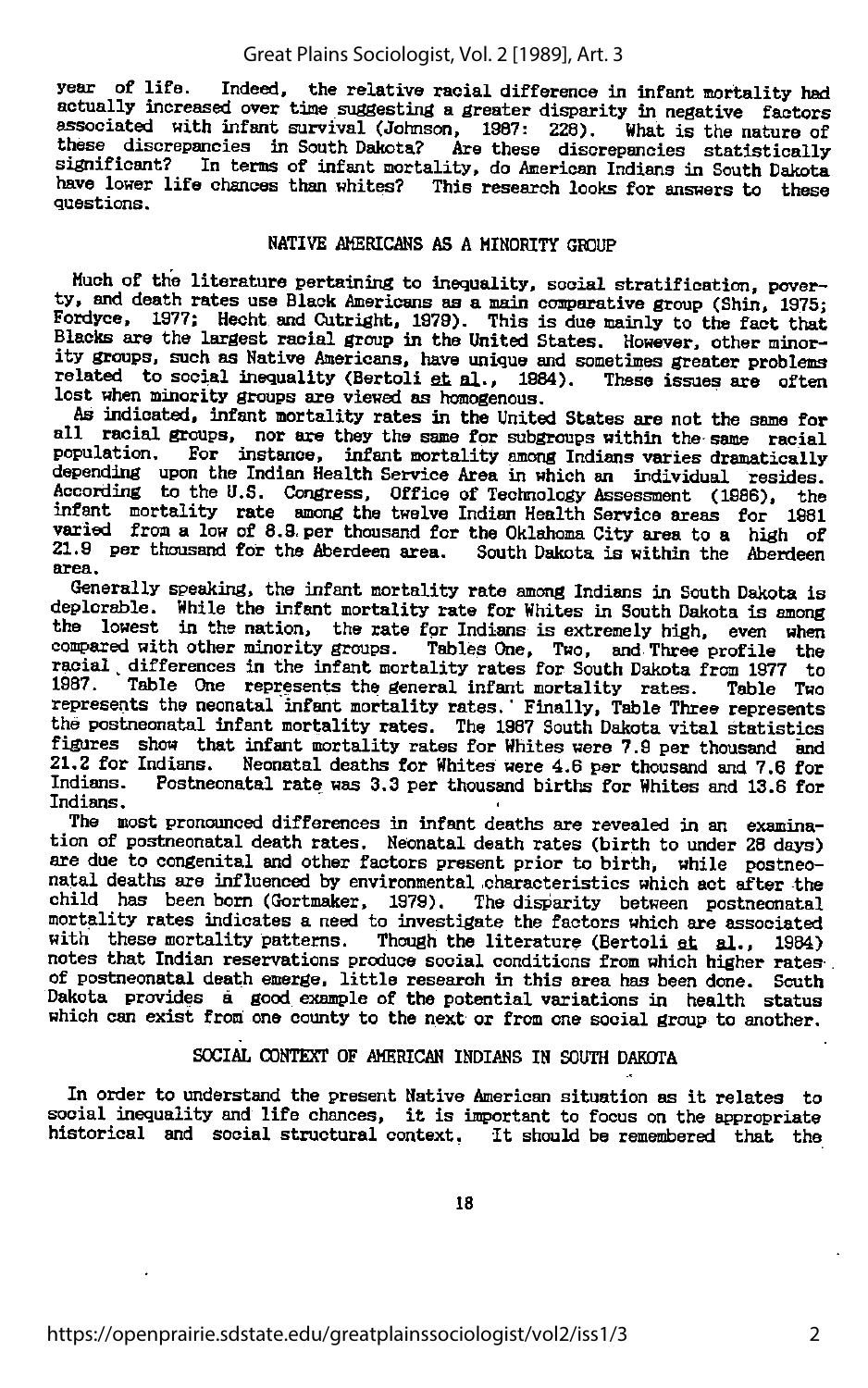Native American population is a "conquered" people. The process of the western expansion and concomitant movement of White settlers to Indian lands led to governmental legislation that shaped the demise of the chosen lifestyle and freedom of the "original" Americans. Through a combination of government legis lation and the process of land settlement, many Indians were relocated on reser vations in the western United States. South Dakota has nine reservations and .Indian communities.

The U.S. government, in exchange for the land they appropriated from the Indian people, promised to provide for their social welfare. However, for most Indians the relocation policy isolated them from society and created a system of dependence upon the government. Out of this policy emerged many problematic social conditions and negative stereotypes which have served to perpetuate discrimination against Indians. The result has been generalized poverty, unem ployment, educational failure, alienation, low morale, and heavy alcohol abuse (Dworkin, 1982: 233). On South Dakota reservations, up to 58 percent of fami lies live in poverty, unemployment rates of 80 to 80 percent exist, and high school drop out rates are as high as 80 percent (Arwood, Baer, and Spencer, school drop out rates are as high as 60 percent (Arwood, Baer, and Spencer, 1987; Baer and Bennett, 1987). These statistics demonstrate the impoverished social 'and economic conditions on South Dakota reservations.

#### INDIAN HEALTH: AN ANALYSIS OF THE DATA

There are a multitude of factors influencing when and how death occurs. These factors are important tools in measuring the quality of life of a group. A higher death rate among a particular group, such as Indians, indicates the existence of unique social and health problems. For-example, when death occurs earlier than average and with <sup>a</sup> greater degree of frequency, it is important to determine which social conditions specific to that population account for lower levels of health. This can be accomplished by analyzing the factors associated with morbidity and general mortality, age-specific mortality, and infant mortal ity.

#### MORBIDITY AND GENERAL MORTALITY

Higher numbers of Indian deaths are associated with the age structure and the prevalence of negative social and economic conditions. Indeed, the causes of death among American Indians in South Dakota are associated with a young popula tion and social conditions that produce higher rates of accidents, alcohol abuse, and infant deaths with unknown causes.

If one examines the mortality figures for South Dakota as they appear in vital statistics records, the impression would be that Indians have a lower mortality rate than Whites. However, when differences in age composition are controlled for, South Dakota mortality rates for Whites are lower than the Native American population in every age category. This is due to the fact that the median age of the South Dakota Indian population is much younger (18.3) than the state .median age (28.9) and, thus, only "appears" to tmve a lower death rate (Baer and Bennett, 1987). An older population would experience "more deaths.

The causes of death for Indians, then, are more likely to be associated with those of a young population. This is apparent once actual percentages are compared by race. According to the Indian Health Service. in a three year According to the Indian Health Service, in a three year period centered around 1981, 37 percent of Indian deaths occured in Indians younger than 45 years compared with only 12 percent of Americans of all races

19

Published by Open PRAIRIE: Open Public Research Access Institutional Repository and Biform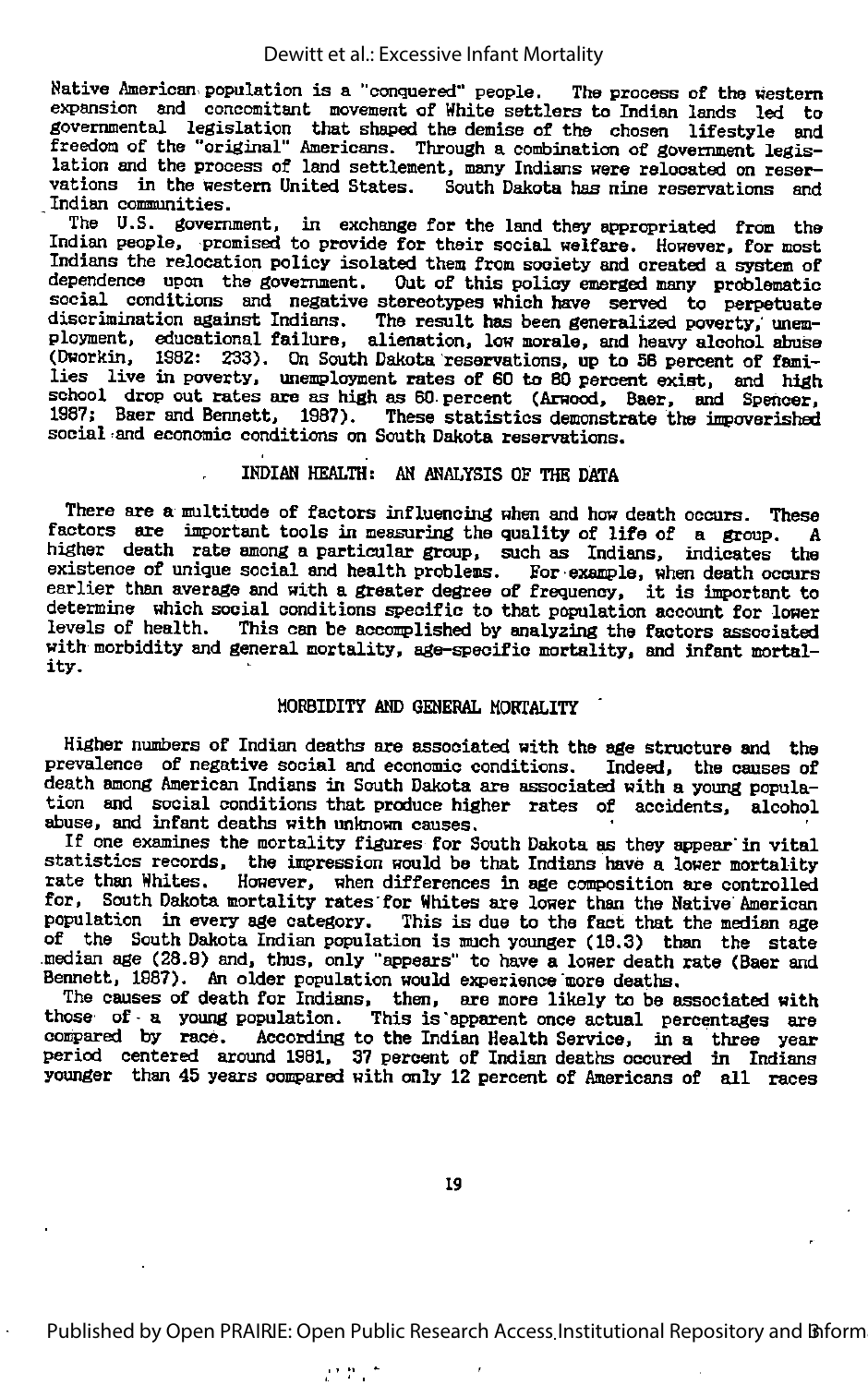for the same age category (Office of Technology Assessment, 1986). As a conse quence, Indian life expectancy is about ten years less than Whites. In summary, the standardized age-adjusted death rates for Whites is 9.3 and 15.9 for Indians (DeWitt, 1989).

The Indian Health Service also notes that the aceident mortality rate among Indians is 3.4 times that of the general population. Deaths attributed to social and economic conditions predominate. For example, reasons for the high number of motor vehicle deaths are related to things such as long distances between destinations, poor roads, overcrowded and unsafe vehicles, and driving under the influence of alcohol. The prevalence of alcohol abuse is indicated by the high rates of liver disease and cirrhosis evident in the Indian population. In the Aberdeen Indian Health Service coverage area, deaths from cirrhosis and liver disease are 7.1 times the national average (Office of Technology Assessment, 1986),

Alcohol abuse and Sudden Infant Death Syndrome (S.I.D.S.) are often labeled as causes of infant deaths. In reality, alcohol abuse, like S.I.D.S., may be a symptom of social and economic problems, not a cause. Alcohol abuse must be considered a mitigating factor in many Indian deaths and illnesses. Alcohol has been found to be a contributory factor in accidents, suicide, homicide, diabetes, pneumonia, heart disease, cancer and birth defects (Office of Technology<br>Assessment, 1986), Alcohol abuse is an area where changes can be made if the Assessment, 1986). Alcohol abuse is an area where changes can be made if the social correlates are addressed.

Suddent Infant Death Syndrome is an important factor in the overall issue of infant mortality. In 1985, 39.3 percent of White infant deaths occurred in the postneonatal period. This figure for Indian infants was 65.5 percent! Of the deaths occurring in the postneonatal period (28 days to 1 year), 18 out of 35 Whites fall into the S.I.D.S. category as do 8' of 19 Indian infants. This means •that 51 percent of White infant deaths and 44 percent of Indian infant deaths between the ages of 28 days and 12 months occur in a category lacking clear definitions to indicate the actual cause of death among infants. Another mea sure of <sup>a</sup> group's overall health and life chances is the rate of mortality among different age cohorts, especially death rates among infants. The next section of this paper deals with the characteristics, causes, and implications of infant mortality.

#### IHFANT MORTALITY

High infant mortality rates within the Indian community occur primarily among infants between the ages of 28 days and one year (postneonatal). This indicates that serious problems occur within this age group after they go home from the hospital. The Aberdeen Indian Health Service area has the highest infant mor-The Aberdeen Indian Health Service area has the highest infant mortality rate among Hative Americans in the United States. These rates are almost twice the infant mortality rate of all ethnic minorities in the U.S. with 2.7 per 1,000 births. Most disconcerting is the fact that South Dakota has had the Most disconcerting is the fact that South Dakota has had the lowest infant mortality rate in the United States among Whites and the highest among non-whites. This trend is found to be consistent over time.

When analyzing South Dakota counties with a high proportion of Hative American population, interesting patterns are evident. For example. Shannon County in South Dakota is comprised of approximately 93 percent Indians and contains 23 percent of the total Indian population of the state. The Pine Ridge Indian<br>Reservation is located in Shannon County. It is revealing to note that 40 percent of Indian neonatal and 53 percent of the postneonatal deaths in the state in 1985 occurred in Shannon County. Fully 50 percent of the Indian infant deaths took place among only 23 percent of the population. In addition, percent of all infant deaths (White and Hon-whites) in South Dakota occur among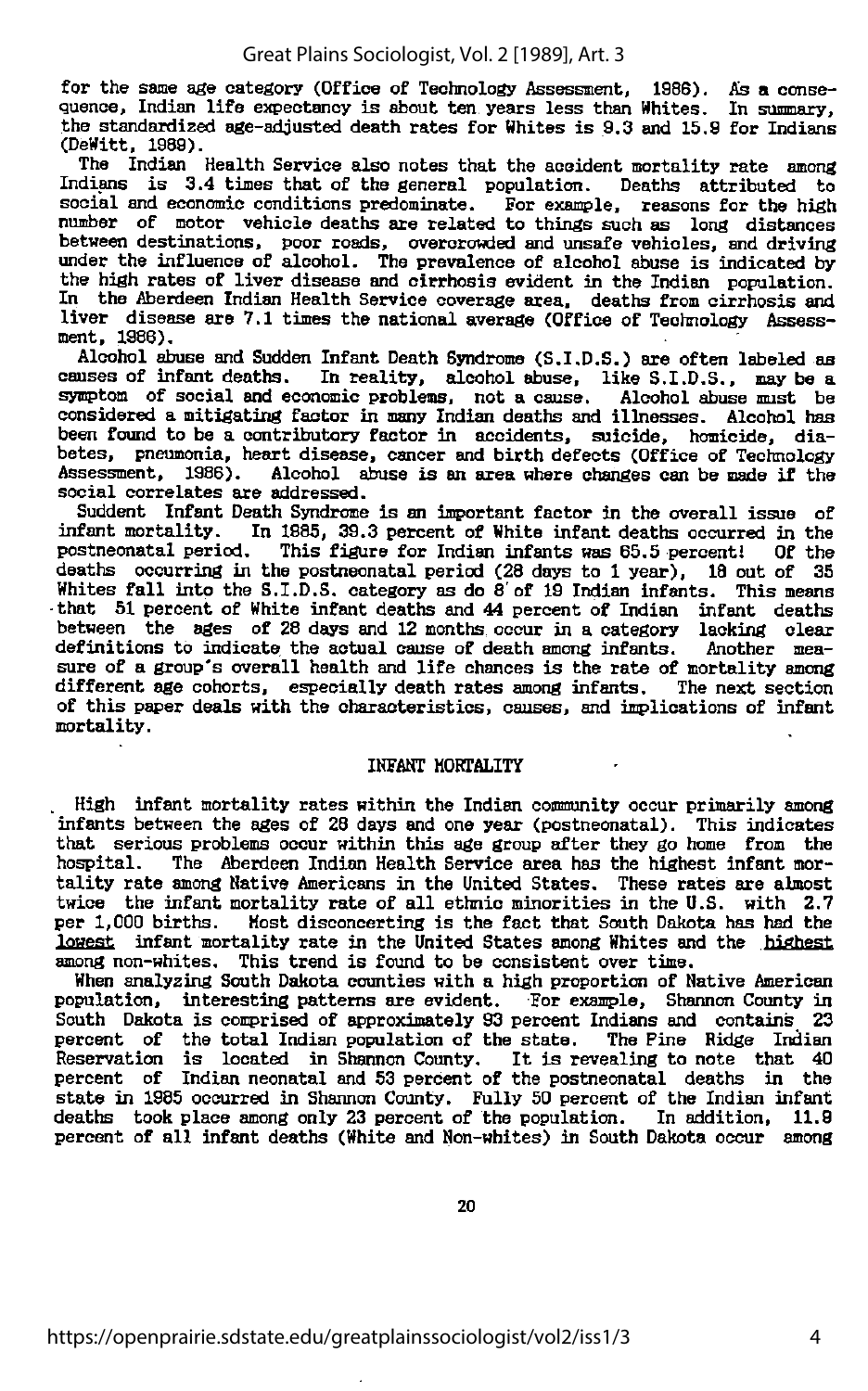only 1.5 percent of the population (Indians in Shannon County). Finally, in Shannon County the infant mortality rate was 36:1 per 1,000 in 1985, which is four times the rate for Whites in the state and over twice the average infant mortality rate among all Indians (DeWitt, 1989).

The higher rates among counties with large Indian populations also vary posi tively with several social indicators. These social indicators indicate the overall quality of life which exist. Analysis of prior research and literature identified the following social indicators to be associated with infant mortali education, poverty, median income, percent Indian population, female-headed households, housing-units lacking complete plumbing, divorce rate, deaths from liver disease and physician density, the percentage of families living in pover ty.

#### QUALITY OF LIFE AND NATIVE AMERICANS IN SOUIM DAKOTA

Pearson correlation coefficients were used to test whether quality of life variables are associated with the percentage of the county population that is Indian (see Table 4). The following relationships were found to exist (DeWitt, 1989):<br>1. T

- There is an inverse relationship between the percentage of Indians in a county and the-percentage of individuals over 25 who have graduated from  $\overline{\phantom{a}}$ high school.
- 2. There is a strong positive correlation (.70) between the percentage of Indians in a county and the percent of families living in poverty. 3. There is <sup>a</sup> negative correlation between the percentage of Indians living in
- a county and median family income.
- 4. There is a powerful (.92) positive correlation between the percentage of Indians and the percent of female-headed households with no husband pre sent.
- 5. There is a strong-positive correlation (.78) between the percentage of Indians and the number of housing units lacking complete plumbing.
- 6. The correlation between the percentage of divorces and the percentage of Indians is significant (.56).
- 7. There is a significant positive association (.56) between the percentage of Indians and the death rate from liver disease.
- $8.$  No significant association between physician density and the percentage of Indians was found.

Results of Pearson's correlation tests demonstrates that Indians in South Dakota live in counties with poorer social conditions. The next section examines the relationship between the percentage of Indians and actual fates of infant mortality.

#### INFANT HOBTALITY RATES AND NATIVE AMERICANS IN SOUTH DAKOTA

A GLH least-squares means procedure (SAS Institute, Inc., 1988) was used to compare infant mortality rates with county groupings based upon proportion of Indians in the county. Table five profiles the findings with respect to the general, neonatal and postneonatal infant rates in South Dakota for the year 1980.

The county groups were divided into three categories for the purposes of statistical analysis. The groups appear in the table under the heading "C Type", the term county type. County type 1 is the group of counties in South Dakota which have a percentage of Indian population which is 25 percent or greater. County type 2 is the group with an Indian population of 6.7 to 24.99 County type 2 is the group with an Indian population of  $6.7$  to  $24.99$ percent. County type 3 is the group of counties with less than 6.7 percent

21

Published by Open PRAIRIE: Open Public Research Access Institutional Repository and Informa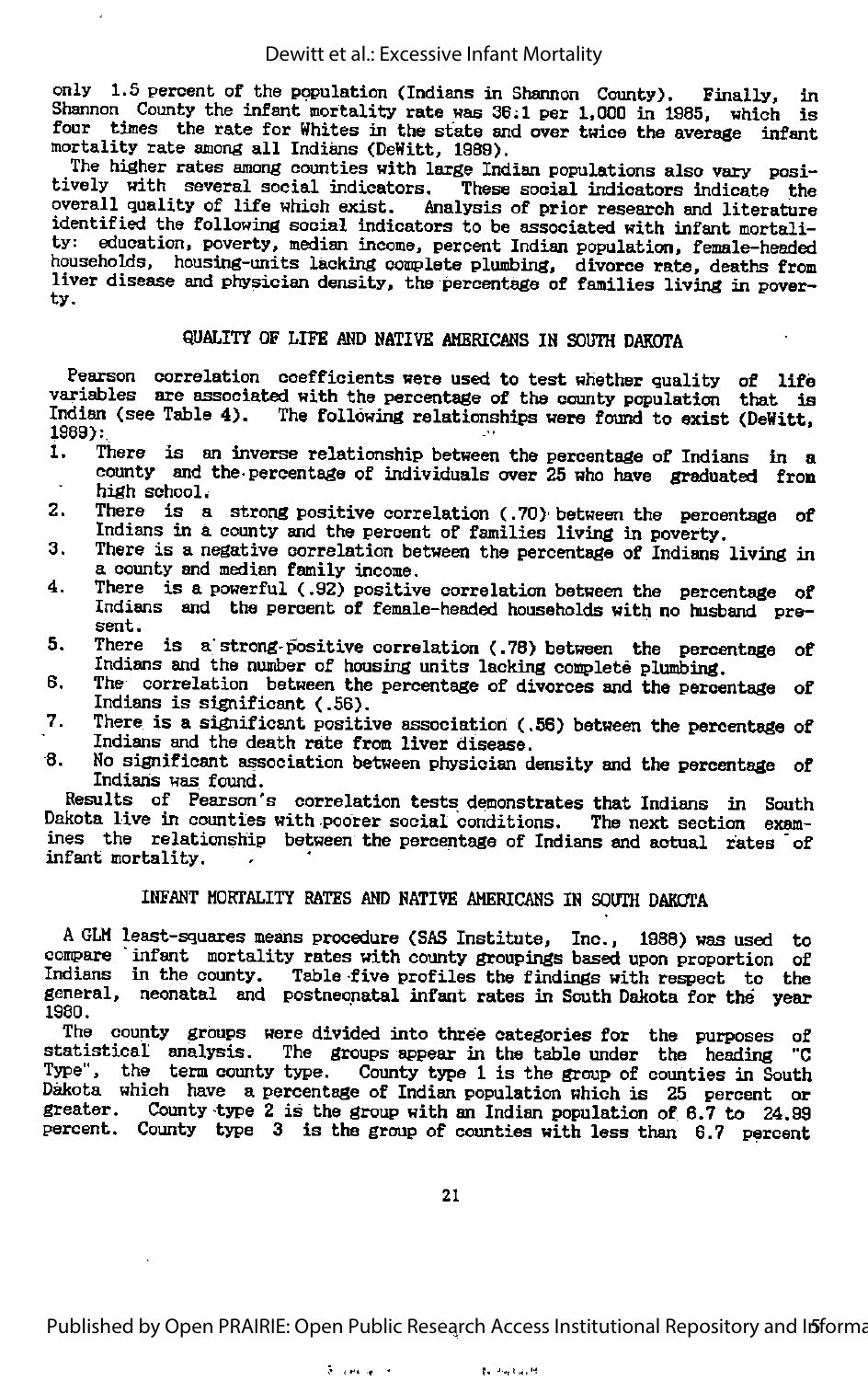Indians. As Table Five shows all mean rates of infant mortality are higher for county type 1. These are the counties that contain-high percentages of Indians. The first section of table five profiles the data of the general infant mortal ity rates. The general infant mortality rate in 1980 for counties containing an Indian population of 25 percent or greater in South Dakota was approximately 2.5 times the rate exhibited by all other counties in the state.

The second section of Table Five contains data pertaining to the neonatal infant mortality rate. The neonatal infant mortality rate in 1980 for counties The neonatal infant mortality rate in 1980 for counties containing an Indian population of 25 percent or greater in South Dakota was approximately 2.7 times the rate found in all other counties in the state.

The third section of Table Five profiles the data pertaining to the postneonatal infant mortality rate. This rate in 1980 for counties containing an Indian population of 25 percent cr greater was approximately 2.5 times the rate found in all other counties in the state.

At the .05 level of significance, the LS-Heans tests show no significant differences between C-type 2 and C-type 3 in terms of general, neonatal, and postneonatsd. infant mortality rates. Nor are there statistical differences between C-type <sup>1</sup> and C-type <sup>2</sup> in terms of neonatal and pcstneonatal rates. In each case, however, there are statistically significant differences between Ctype 1 and C-type 3 counties.

In sum, counties with the greatest percentage of American Indians have signif icantly higher infant mortality rates than counties with the lowest percentage of Indians. Furthermore, interpretation of correlation tests implies that these higher rates among C-type 1 counties are associated with abject social condi tions.

#### INFANT MORTALITY: IMPLICATIONS AND CONCLUSIONS

The results of this study indicate a continued consistent gap in health and mortality indicators between American Indian and White populations in South Dakota. Given these figures, many infant and young Indians find themselves at <sup>a</sup> distinct disadvantage in terms of life chances. Overall, the picture for Indians in South Dakota, especially in terms of social conditions on reservations require more attention. Poverty, alcohol abuse, poor.prenatal and postneonatai health care, out-of-wedlock births and other social problems exacerbate the inherent problems of living on the reservation. Even with recent improvements, the rates of infant mortality, alcohol, murder, and accidental death remain dramatically high.

Finally, the young, growing Indian population is at risk. Issues must be addressed concerning prenatal and postnatal care. At. present, both the internal and external bureaucracies governing Indian programs and resource allocation are so stagnated in red tape that they often inhibit rather than facilitate progress in the Indian community. The tribes and local, state, and federal governments must develop a vision of what quality of life should be and set in motion the appropriate measures needed to ensure a higher standard of living for those who find themselves in positions of dependency and dire need. Unfortunately, the failure to act swiftly results in a continuation of human, suffering and, in extreme cases, death.

At the macro level, specific factors are related to changes in mortality in general and infant mortality in specific. Economic-development has been recog nized as a critical process in the provision of improved quality of life and reduction of deaths. Increases in income and education, improved, diversified and stable food supplies, as well as technological advances in medicine and health are among the identified factors. However, economic factors have had less direct effect on declines of deaths among the disadvantaged and low income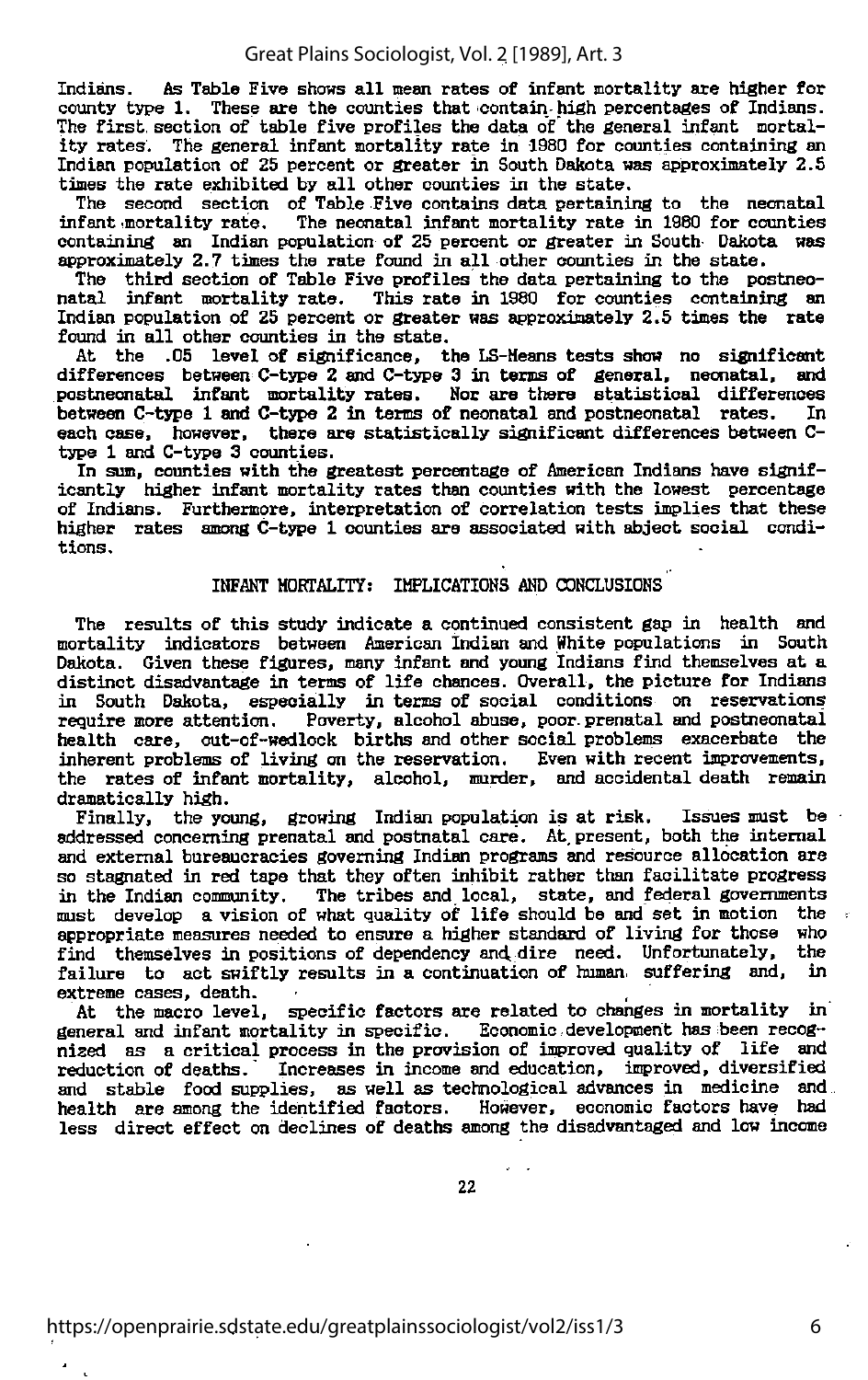#### Dewitt et al.: Excessive Infant Mortality

populations of the country and the state. While economic development had a direct effect on the more elite elements of society, the benefits have not been distributed evenly across the total population.

Hence, as is the case in South Dakota, the pockets of underdevelopement char acterized by high rates of poverty, lower educational attainment, high unemploy ment also are characterized with high mortality and high infant mortality.

The solutions remain clearly defined. Improve living conditions, work opportunities, health care and education and mortality rates should improve. The tunities, health care and education and mortality rates should improve. The issue for planners and policy makers is to analyze the existing system and determine why the Indian babies die at two and three times the rates of White babies in the state of South Dakota. In addition, a priority for change must be targeted regarding the fact that nine of the nation's poorest counties are in South Dakota and eight of those are on or near Indian reservations in the state (The Dakota Times, February 10, 1988: 3). We must determine how to best imple ment the critical delivery of the "basic quality of life" services to all the population. This must be given top priority if the state is to achieve improve-ments in Indian infant mortality rates in the near future.

Development projects must deal with the Native American society and with social conditions that have been neglected by Whites and Native Americans alike<br>for years. Developers must plan for a very young population, large households, a large percent of families headed by a single parent, low educational attainments, and low median family incomes.

Project leaders can not take for granted that certain human resources, skills and abilities designed to attack these problems already exist. A development project on a reservation that is merely "economic" will probably fail. What has to be built in is a human resource development component.

This component has three options. First is rehabilitation. Increasing per sonal skills and improving the local infrastructure-sewage and water systems, roads, bridges, and hospitals--are critical to human resource development.

Second are activities which prevent negative economic conditions, including minimum wage laws, improved education for the young, or relocating people to jobs.<br>Third is a "safety net".

Traditional federal programs, such as foodstamps/ commodities. And to Dependent Children, General Assistance, HUD, (JETA, and other programs have helped but they have not altered the basic economy. These progranis alone have never raised the standard of living in any part of the country.

In sum, scaled industrialization, the development of mainstreet economies on the reservations, diversification, relevant training and education, and the support of strong family ties will be an effective economic development package program for South Dakota reservations. The high infant mortality rates that are characteristic of South Dakota Indian reservations will fall once social condi tions are improved.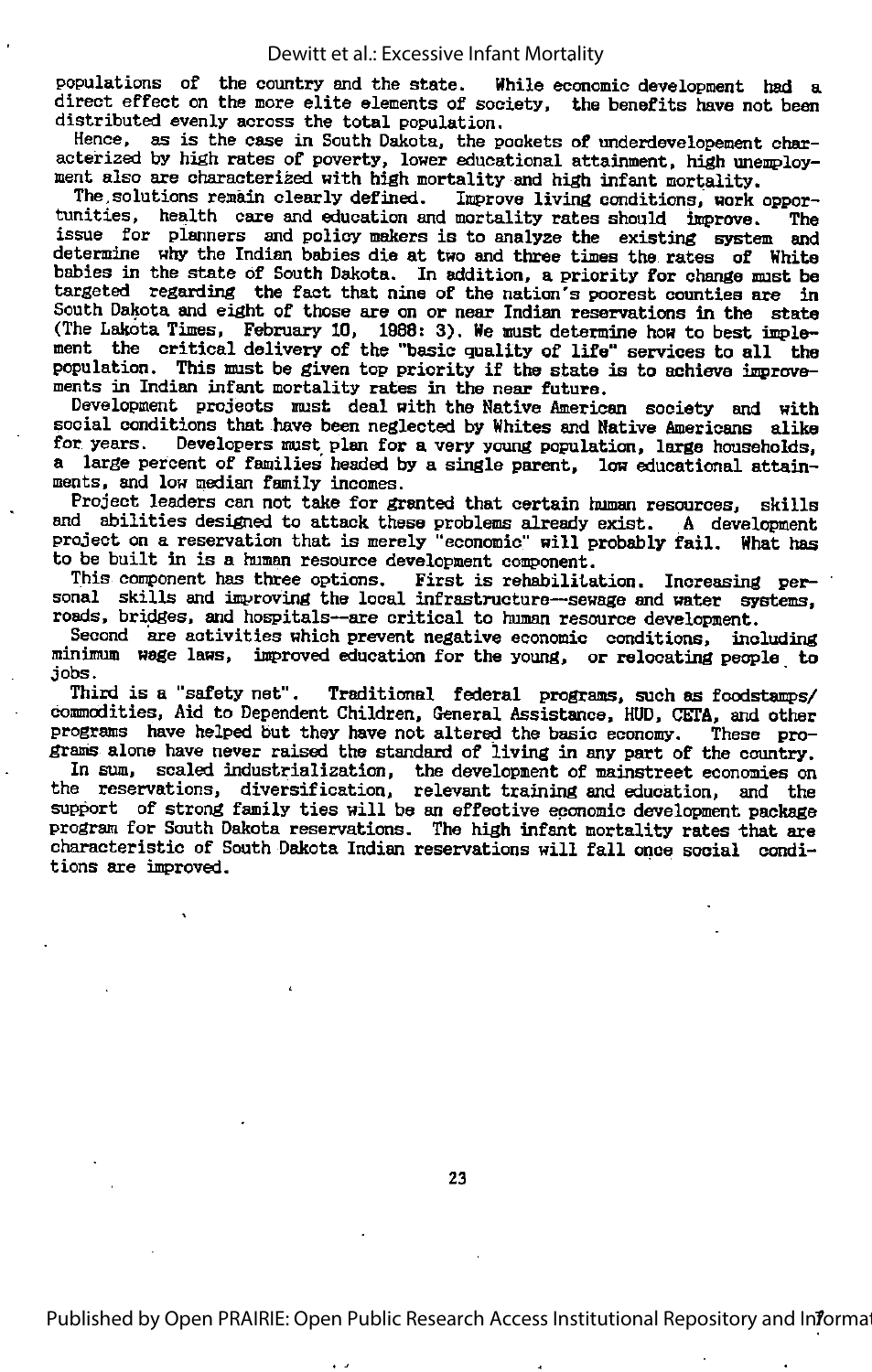Great Plains Sociologist, Vol. 2 [1989], Art. 3<br>Table One

inFurr death rates by race I9r7-i9sr



SOURCE: SD DEPARTMENT of HEALTH 1968:40

Table Two



neonatal death rates, by race l9Tr-l90T (RATES PER 1000 LIVE Elimfil

SOURCE: SD DEPARTMENT of HEALTH 1988: 41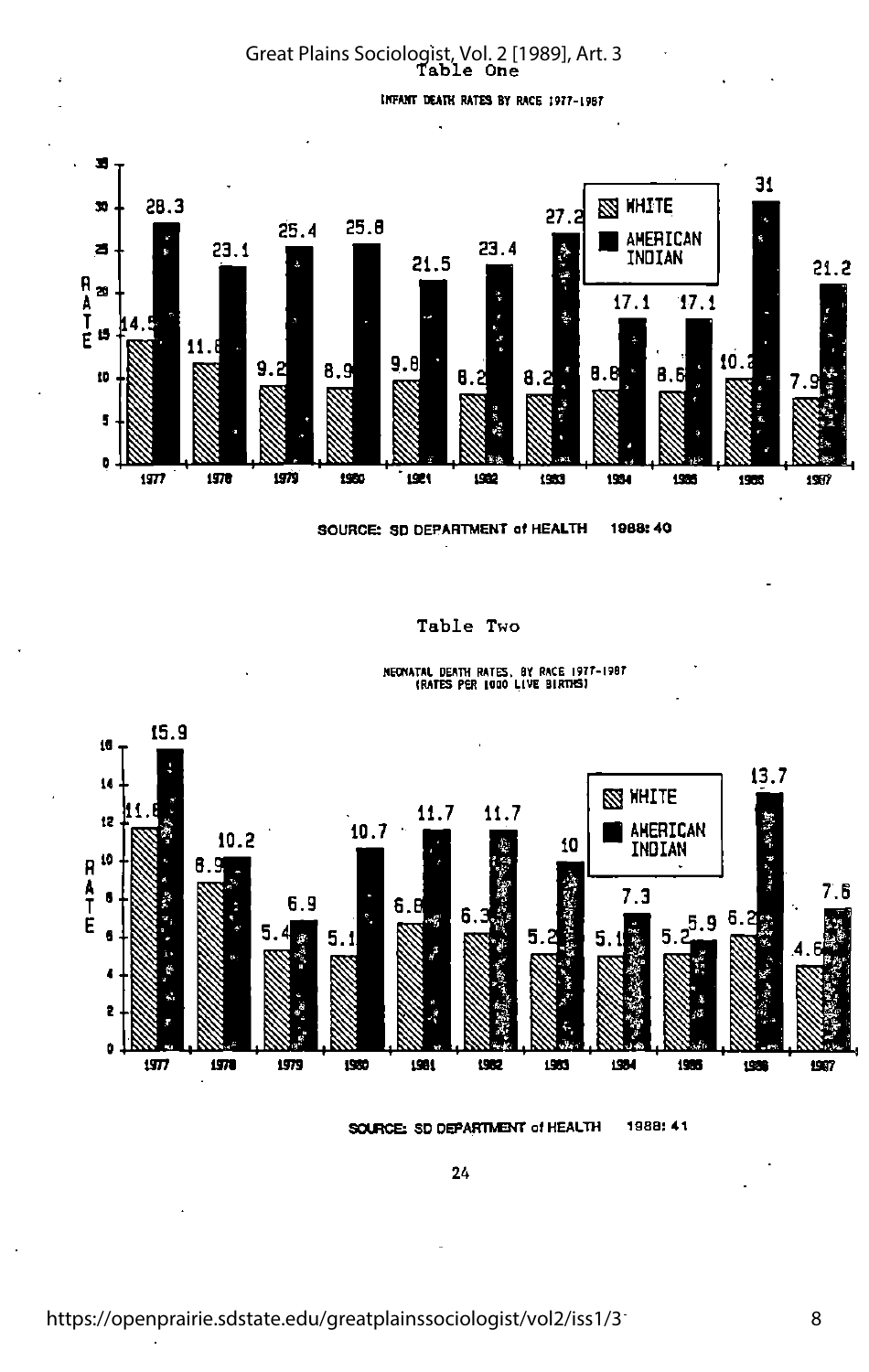Table Three<br>Dewitt et al.: Excessive Infant Mortality 



| Table 4. Pearson's Correlation Coefficients of Social Indicators and Proportion |
|---------------------------------------------------------------------------------|
| of Indian Population--Analysis of South Dakota Counties.                        |

| Social Indicator                               | % Indians in County |  |
|------------------------------------------------|---------------------|--|
| % high school graduates                        | $-.30*$             |  |
| % of families in poverty                       | ∗70.                |  |
| Median family income                           | $-.35*$             |  |
| % families w/female head                       | .92*                |  |
| Number of households lacking complete plumbing | .78≭                |  |
| Divorce rate                                   | $.56*$              |  |
| Death rate from liver disease                  | $.56*$              |  |
| Physician density                              | .03                 |  |
|                                                |                     |  |

\*Significant at the .05 level

Published by Open PRAIRIE: Open Public Research Access Institutional Repository and Informa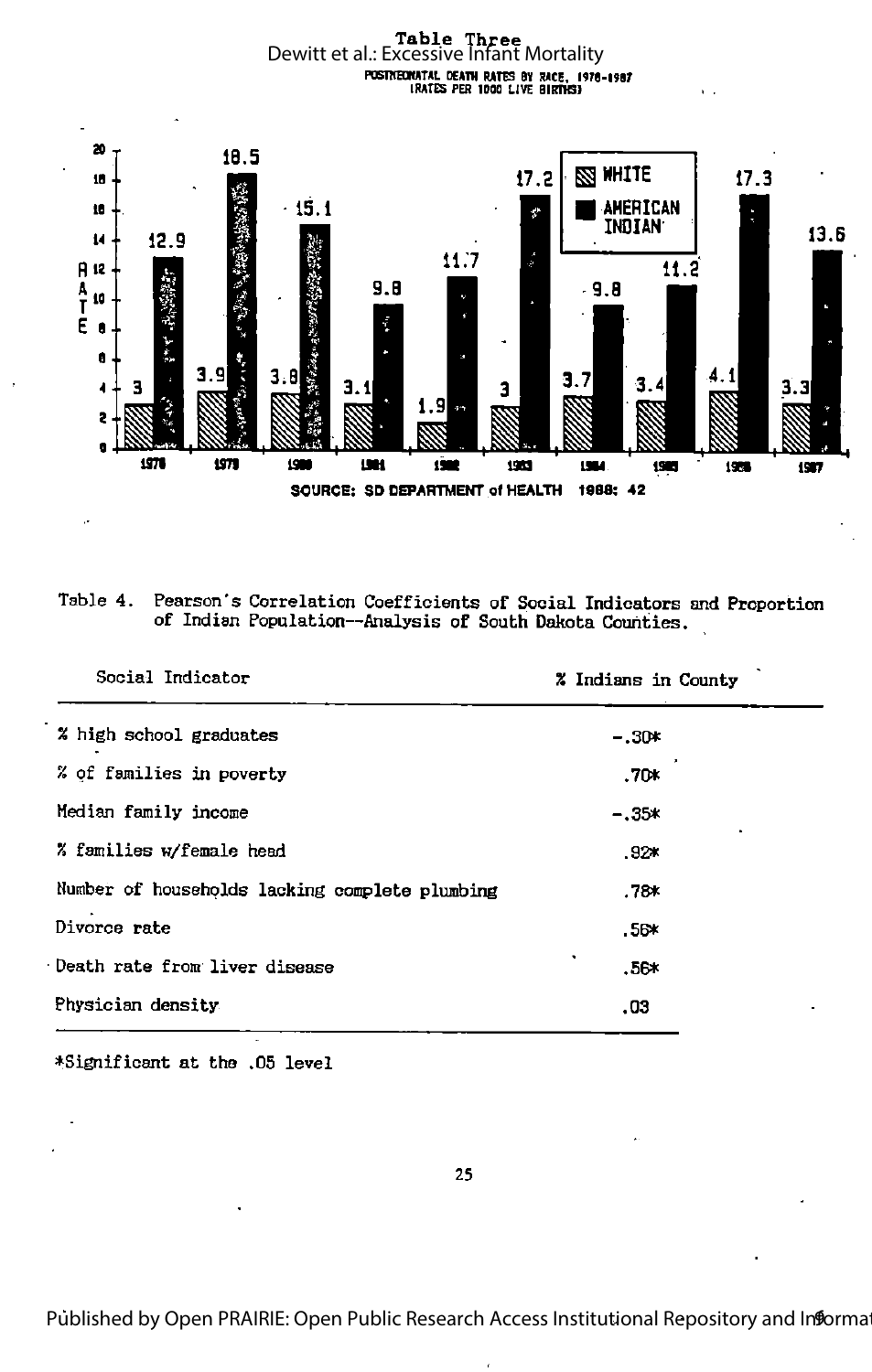## Great Plains Sociologist, Vol. 2 [1989], Art. 3

Table 5. GLM-LS Means Test for County Type and General, Neonatal, and Postneonatal Infant Mortality Bates—Analysis of South Dakota Counties.

|   | C Type                                                | General IMR<br>LS Mean      | Prob-<br>>I/J          | (T)<br>1                   | $LS$ Mean $(I)$<br>2 | LS Mean (J)<br>з     |
|---|-------------------------------------------------------|-----------------------------|------------------------|----------------------------|----------------------|----------------------|
|   | $125x +$<br>2 6.7 to 24.99<br>$3$ less than $6.7%$    | 23.8790<br>9.5437<br>8,7012 | 2<br>3                 | 0.0000<br>0.0077<br>0.0001 | 0.0000<br>0.8373     | 0.0000               |
|   | C Type                                                | Neonatal IMR<br>LS Mean     | Prob<br>>I /J          | (T)<br>-1                  | $LS$ Mean $(I)$<br>2 | $LS$ Hean $(J)$<br>3 |
|   | $125% +$<br>$26.7$ to $24.99$<br>$3$ less than $6.72$ | 13.0191<br>5.6640<br>4.0309 | 1<br>2<br>3            | 0.0000<br>0.0573<br>0.0010 | 0.0000<br>0.5868     | 0.0000               |
| ٠ | C Type                                                | Postneonatal<br>IMR LS Mean | Prob $(T)$<br>>I/J     | 1                          | LS Mean (I)<br>2     | LS Mean (J)<br>з     |
|   | $125x +$<br>2 6.7 to 24.99<br>3 less than 6.7%        | 10.8599<br>3.8797<br>4.6703 | 1<br>$\mathbf{z}$<br>3 | 0.0000<br>0.1101<br>0.0395 | 0.0000<br>0.8164     | 0.0000               |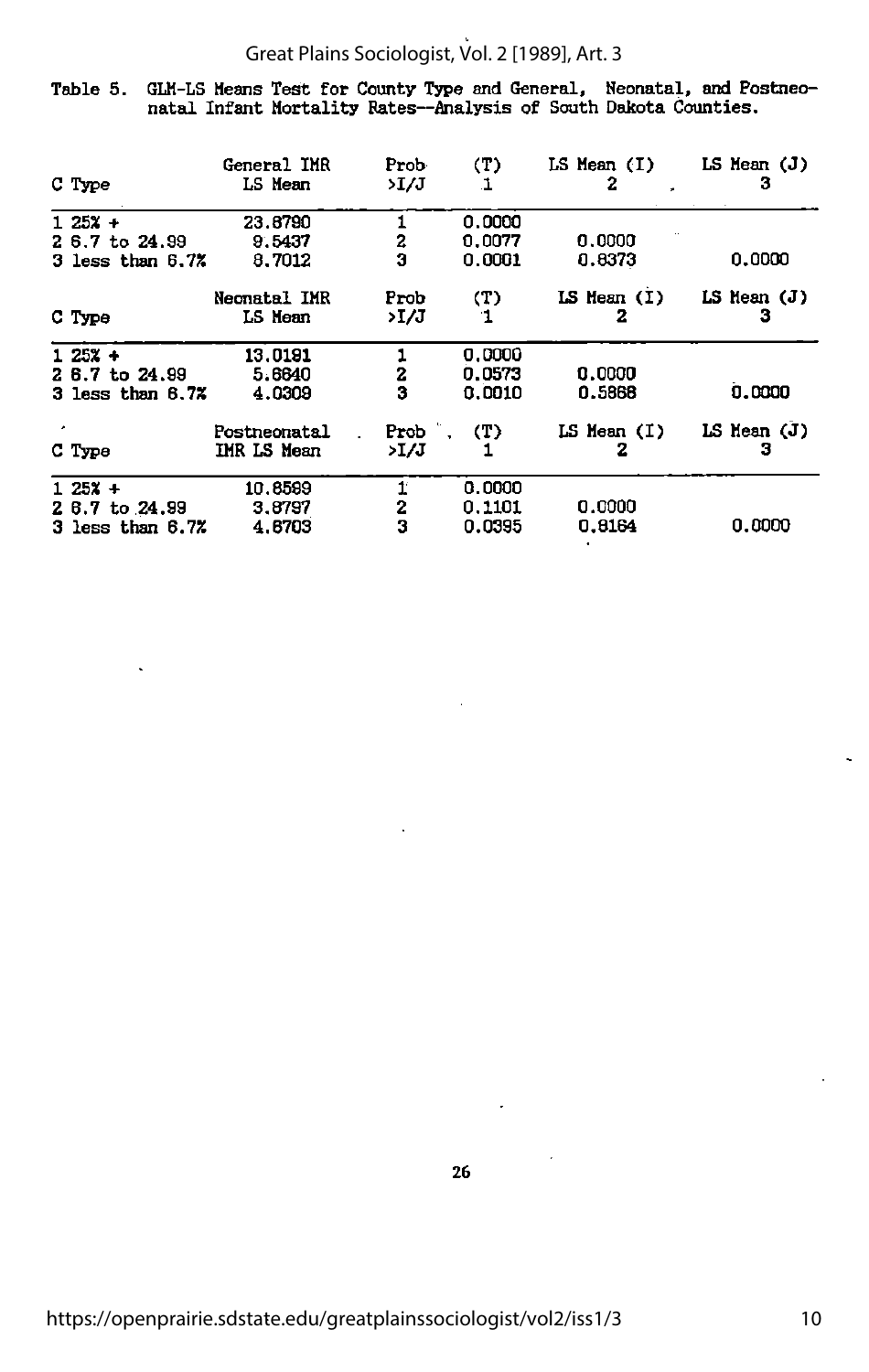#### **BIBLIOGRAPHY**

Anderson, James G.

"Causal Models and Social Indicators: Toward the Development of 1973 Social System Models." American Sociological Review 38 (June), 285-302.

Arwood, Donald E., Linda L. Baer, and Velva-Lu Spencer

1987 Social Conditions Which Influence Development on Native American Reservations in South Dakota. Rural Sociology Department, South Dakota State University, Brookings, Native American Project, Ford Foundation Grant.

Baer, Linda L., and Mary A. Bennett

1987 American Indians in South Dakota: A Profile. South Dakota Agricultural Experiment Station, Population Update Series C229, No. 22, South Dakota State University.

Bertoli, Fernando, Clyda S. Rent, and George S. Rent

"Infant Mortality by Socioeconomic Status for Blacks, Indians, and 1984 Whites: A Longitudinal Analysis of North Carolina, 1988-1977. Sociology and Social Research 88 (February), 364-377.

DeWitt, Dana

"Social Indicators in Infant Mortality A Regional Study of South 1989 Dakota, North Dakota, Montana 1980." Ph.D. Dissertation, Rural Sociology Department, South Dakota State University, Brookings.

Dworkin, Anthony, and Rosalind Dworkin

The Minority Report: An Introduction to Racial, Ethnic and Gender 1982 Relations, Second Edition. Holt, Rinehart and Winston, New York.

Fordyce, E. James

- 1977 "Early Mortality Measures as Indicators of Socioeconomic Well-being for Whites and Non-Whites: A Reappraisal." Sociology and Social Research 61 (January), 125-137.
- Gortmaker, Steven L.
	- "Poverty and Infant Mortality in the United States." American 1979 Sociological Review 44 (April), 280-297.

Hecht, Pamela K., and Phillip Cutright

1979 "Racial Differences in Infant Mortality Rates." Social Forces 57 (June), 1180-1193.

Johnson, Jeanette H.

1987 "U.S. Differentials in Infant Mortality: Why Do They Persist?" Family Planning Perspectives, Vol. 19, No. 5.

Newland, Kathleen

"Infant Mortality and the Health of Societies." Morld Watch Paper, 1981 47, Worldwide Institute, Washington.